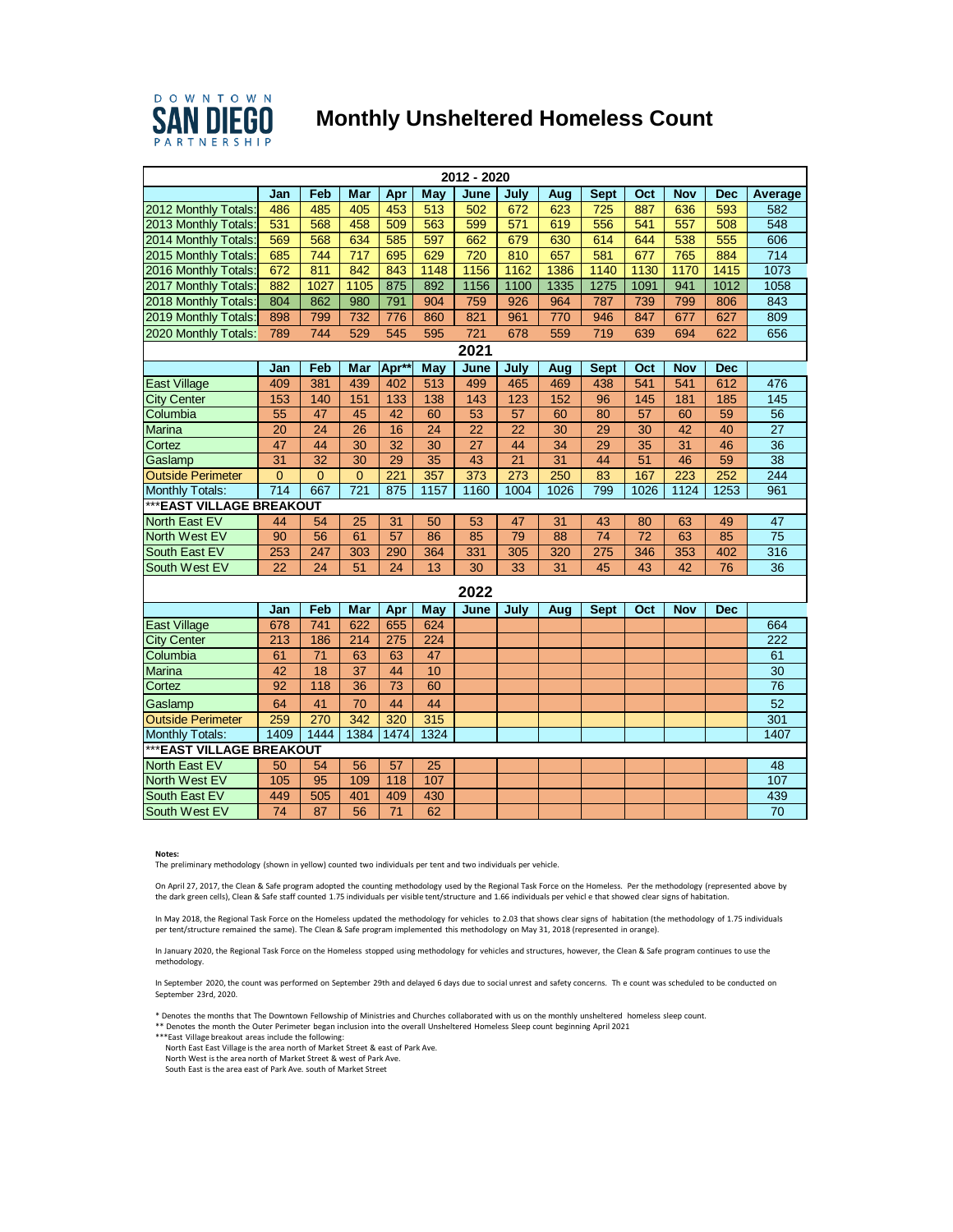

 $= 1.75$  homeless individuals in

tents/hand-made structures

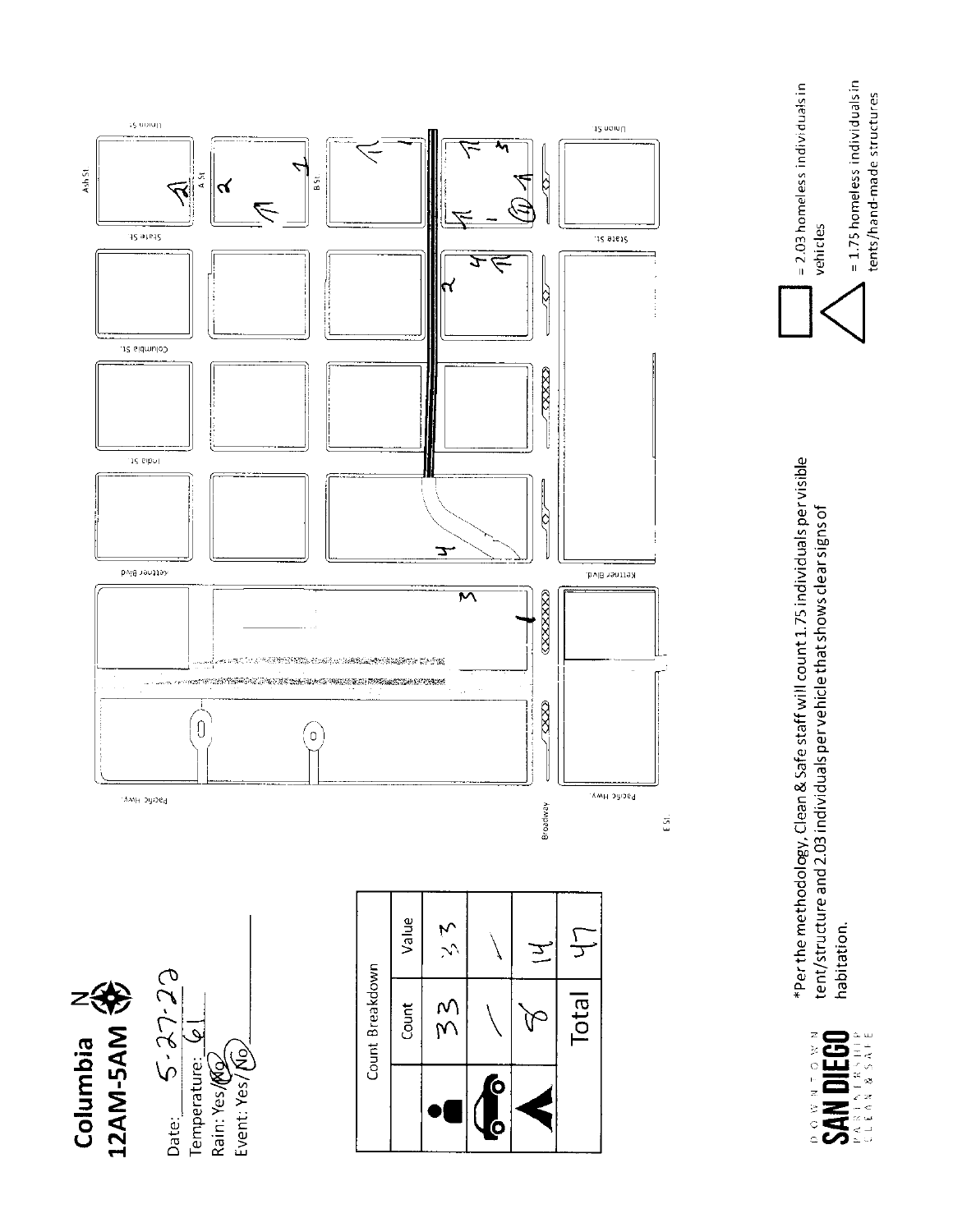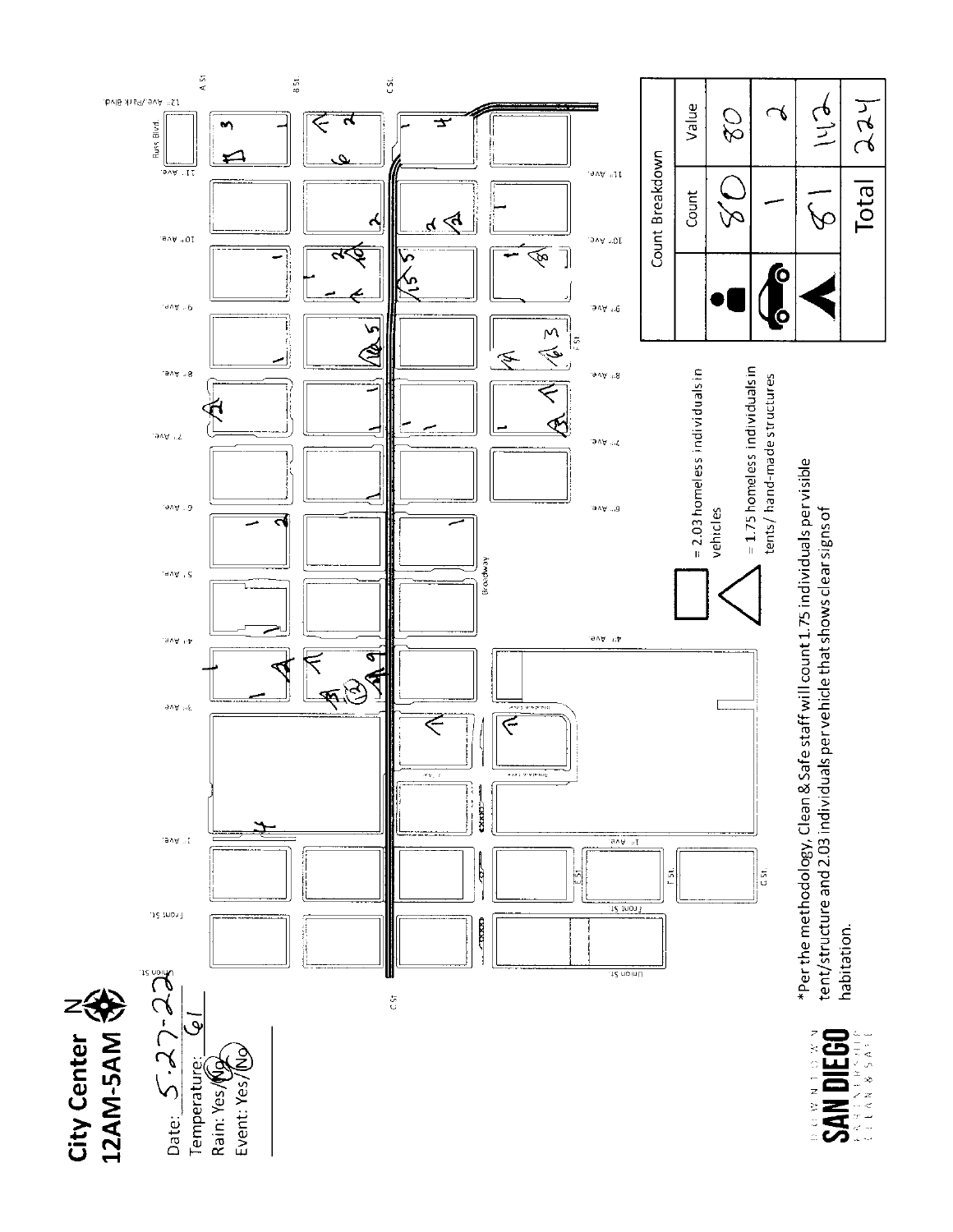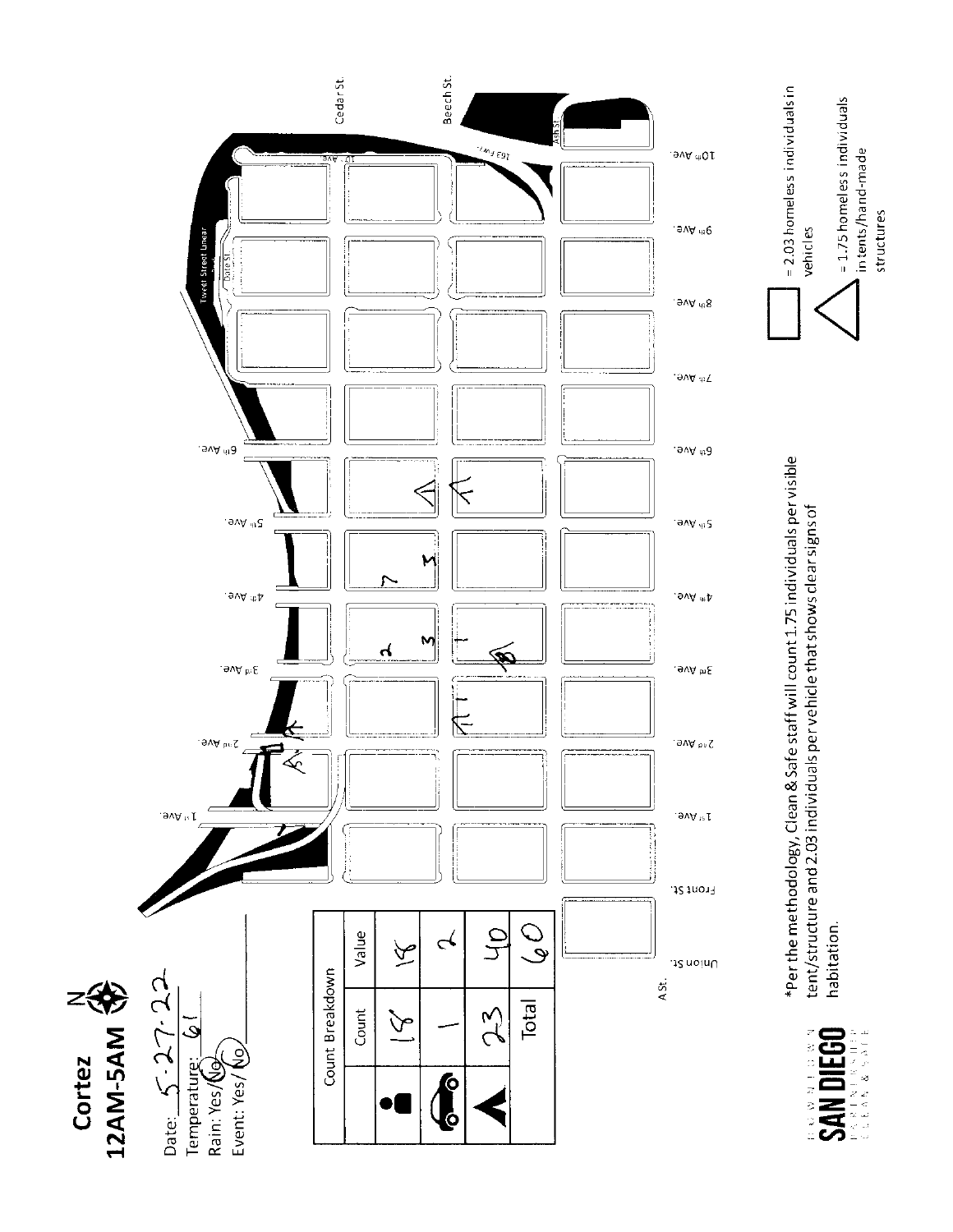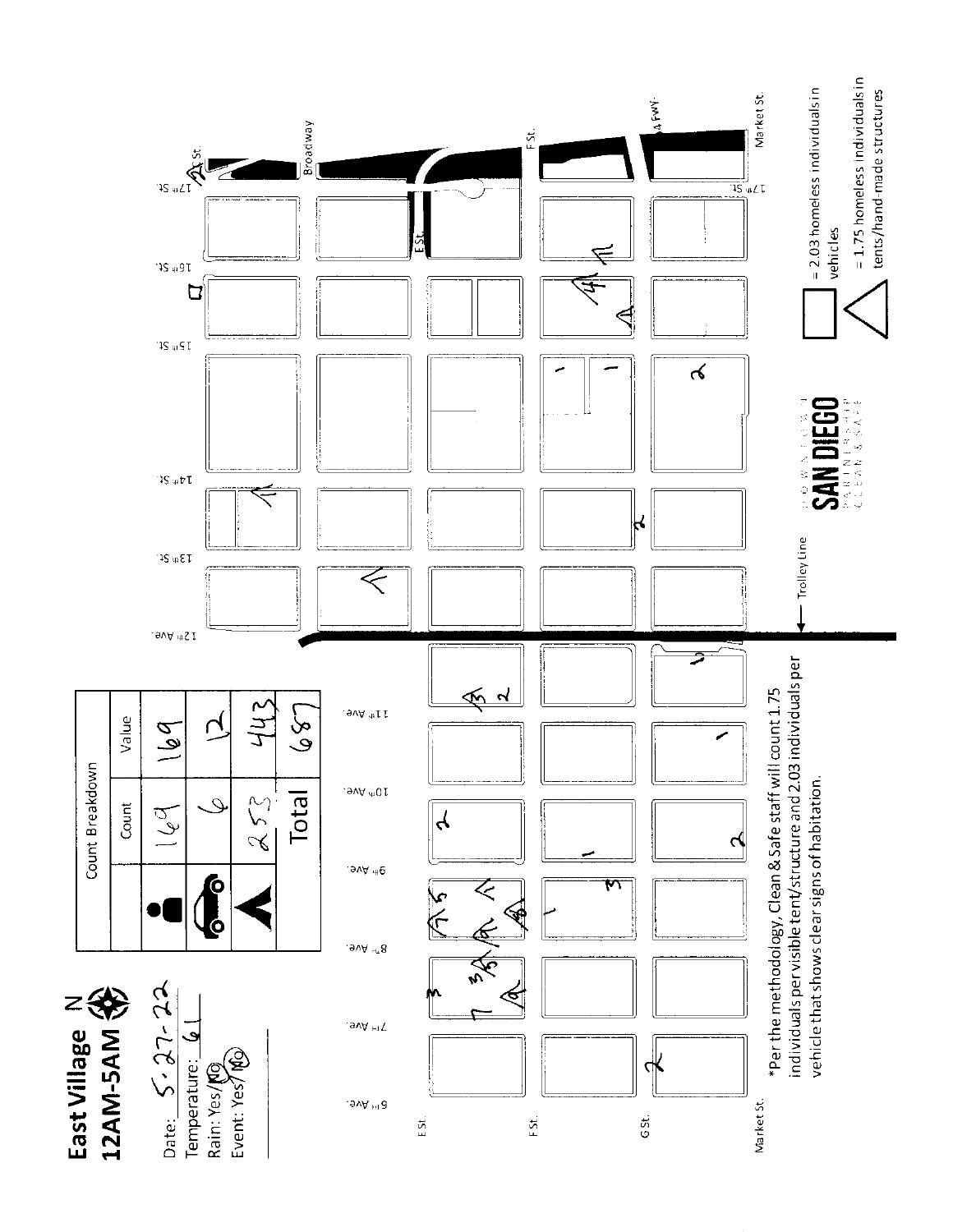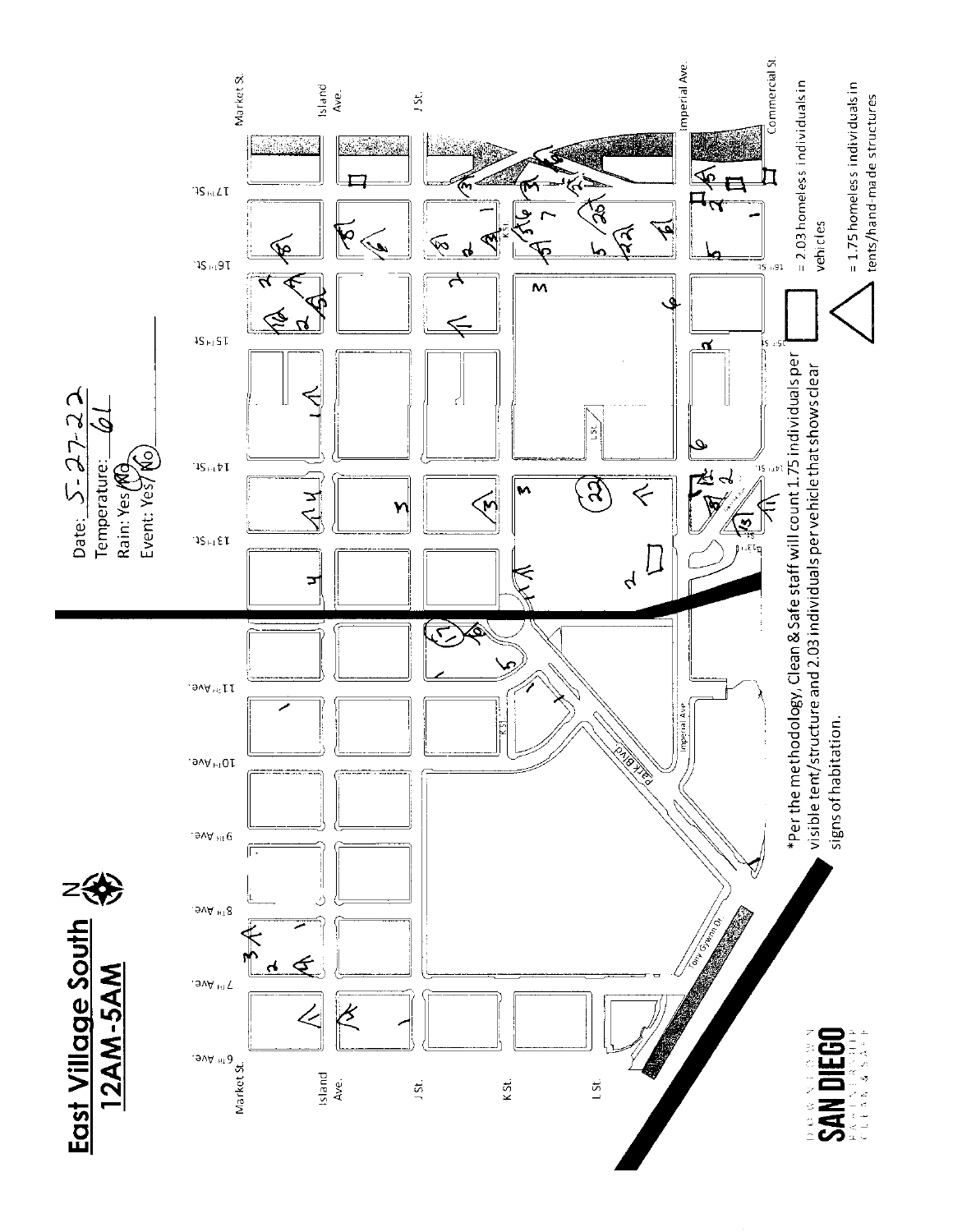

Date:  $S-2\gamma$  22 Temperature:  $6$ Event: Yes/ Vo



 $= 2.03$  homeless individuals in = 1.75 homeless individuals in tents/hand-made structures vehicles

individuals per visible tent/structure and 2.03 individuals per \*Per the methodology, Clean & Safe staff will count 1.75 vehicle that shows clear signs of habitation.





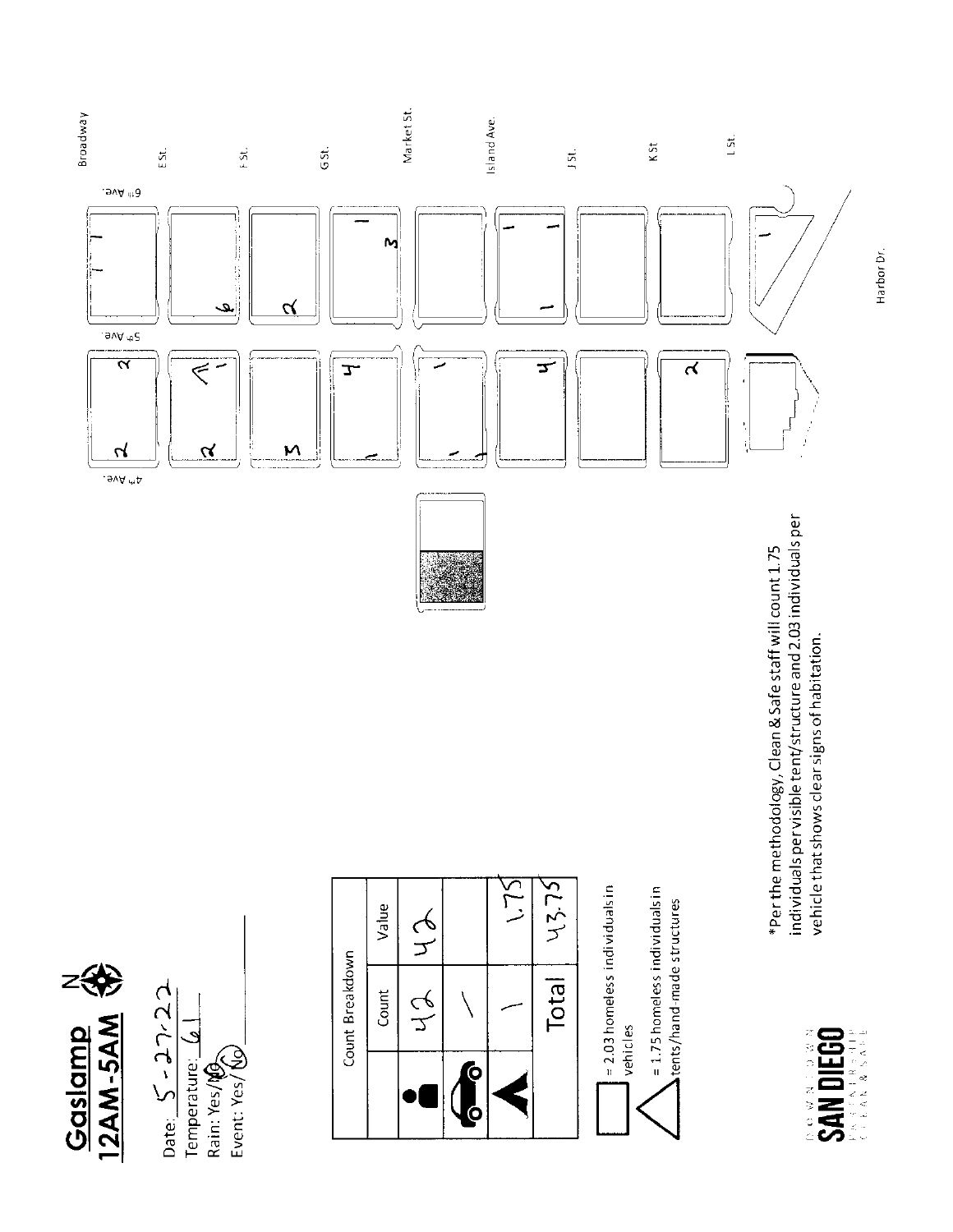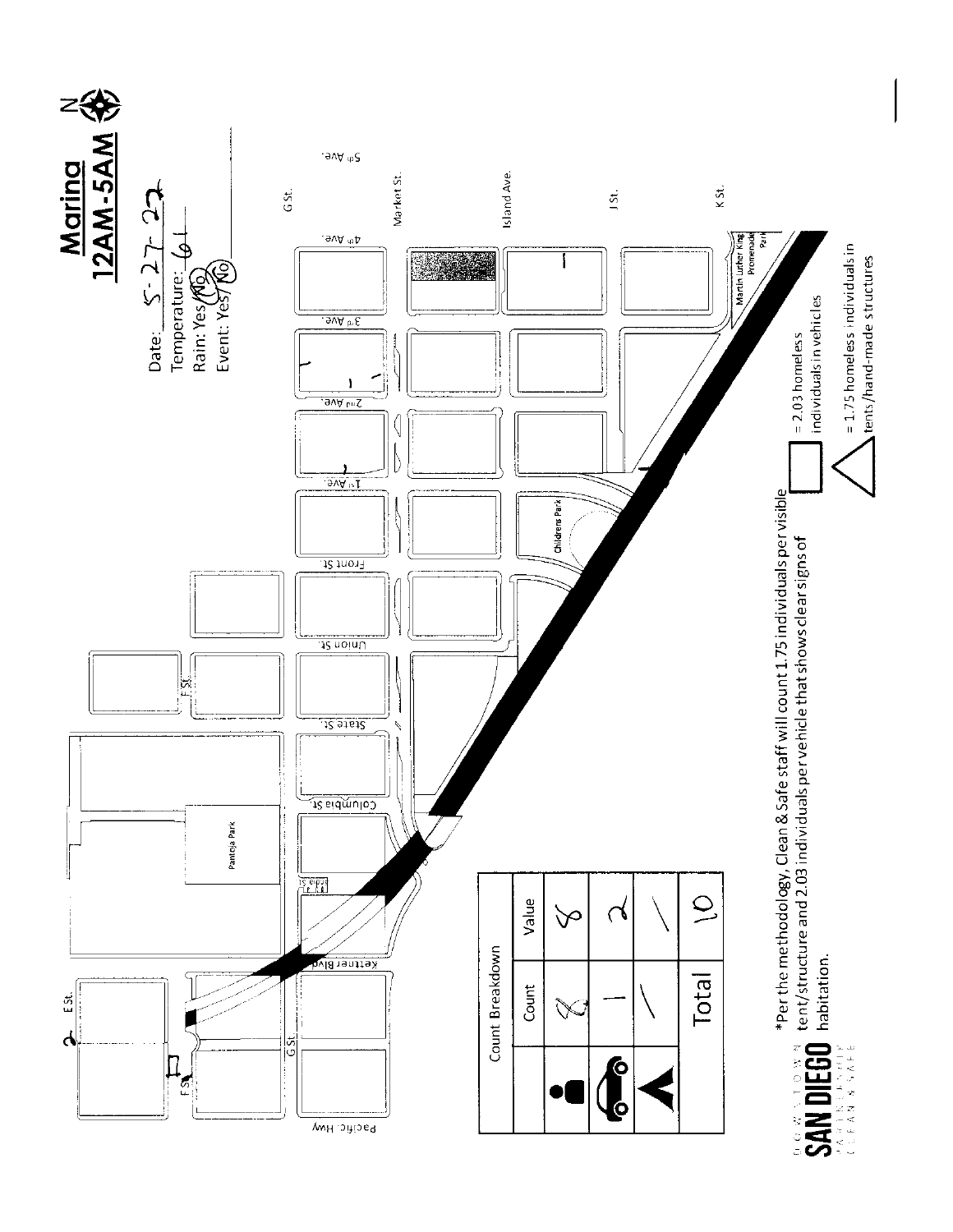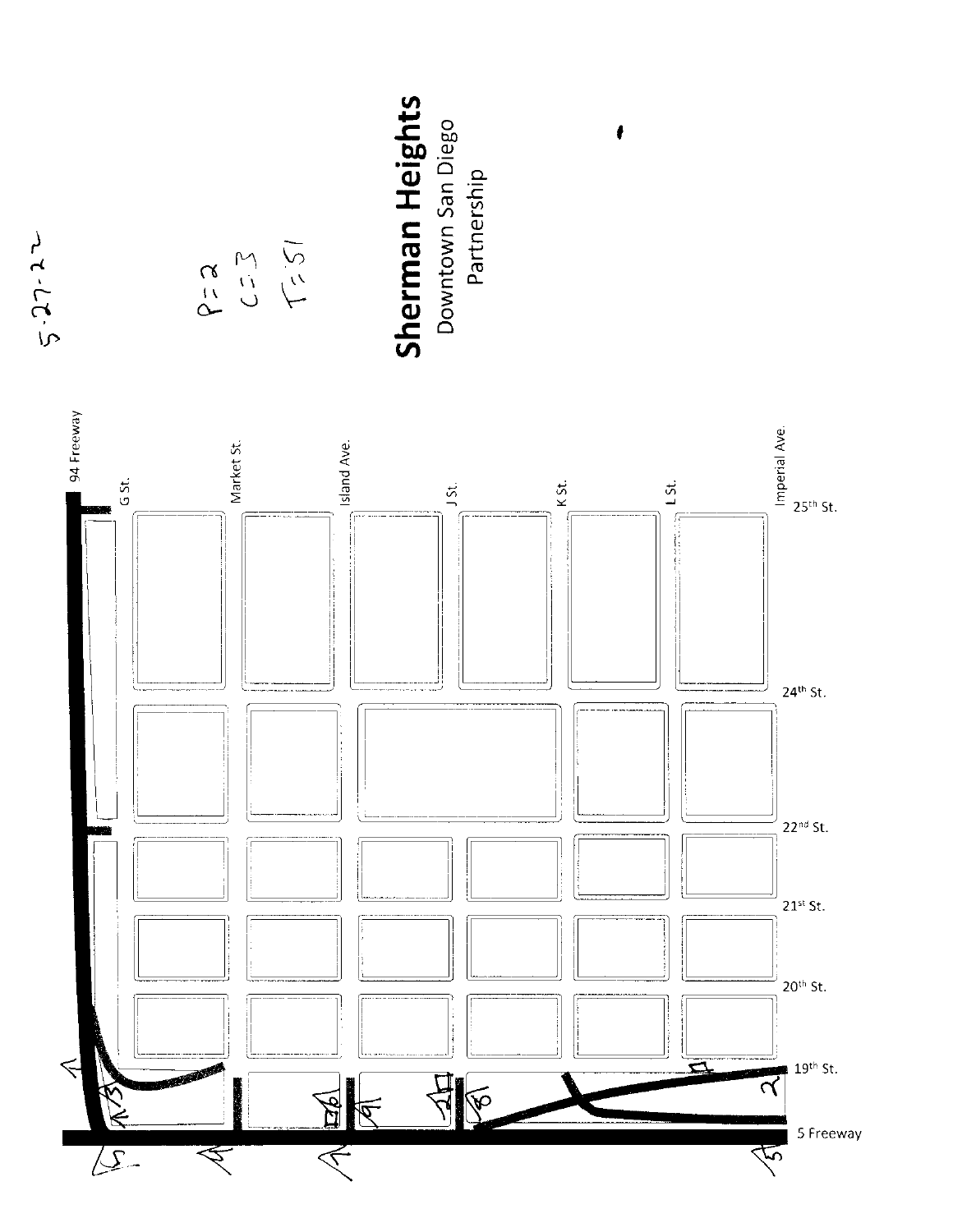